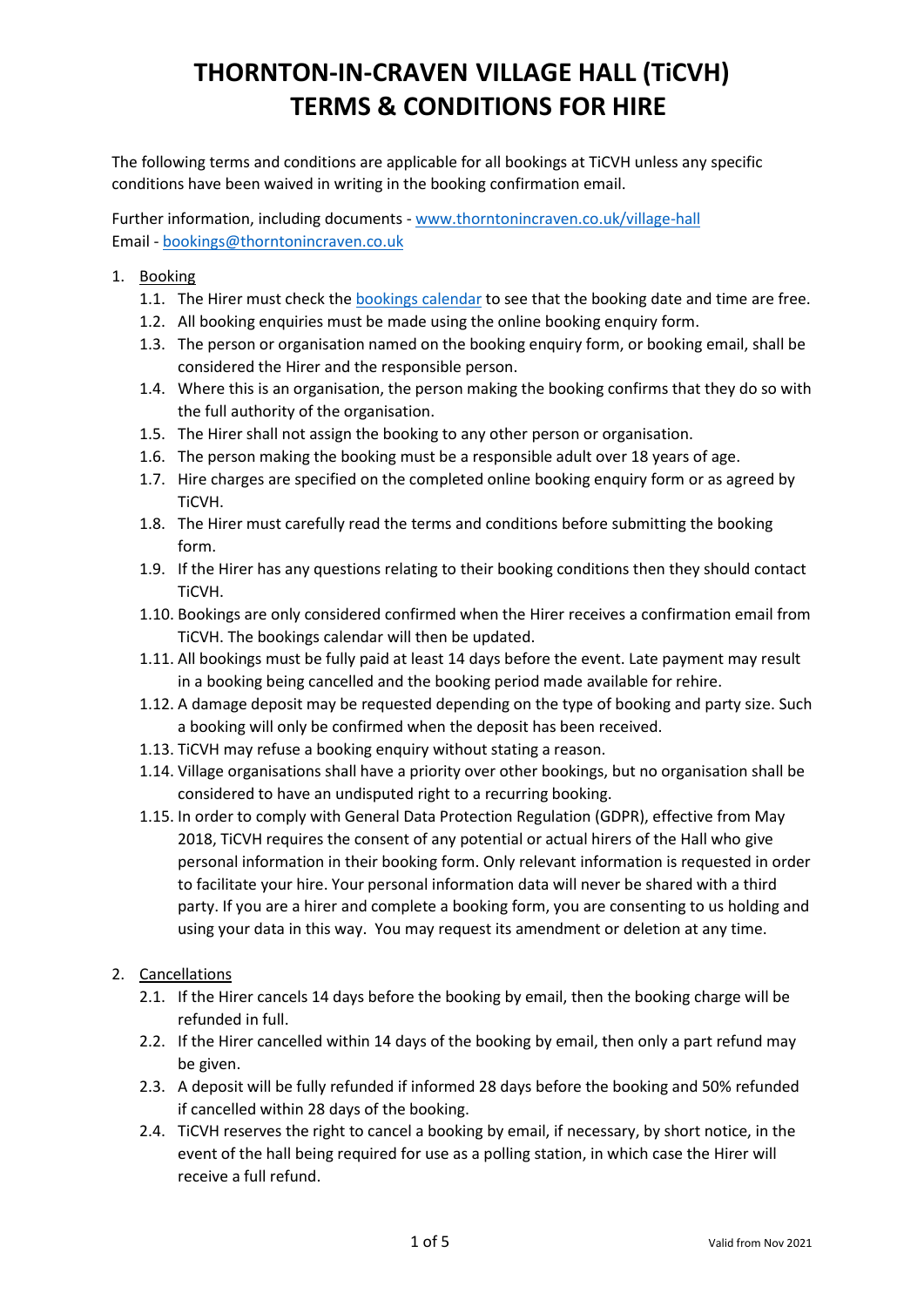### 3. Restrictions

- 3.1. Light weight decorations may only be hung from the provided hooks on the walls.
- 3.2. Decorations must not be secured using drawing pins or anything that penetrates the surface.
- 3.3. No Blu-tack or sticky tape may be used on painted plaster walls.
- 3.4. Equipment brought onto the premises for use during the booking, which is powered from an electrical socket, must be safe, in good working order, used according to the manufacturer's instructions.
- 3.5. Animals are not allowed inside the premises with the exception of assistance dogs.
- 3.6. The Hirer shall ensure that highly flammable substances are not brought into, or used on the premises and no internal decorations of a combustible nature.
- 3.7. Smoking of tobacco or vapes/e-cigarettes is not permitted in any part of the premises and the responsibility of enforcement is with the Hirer.
- 3.8. The Hirer shall ensure that nothing is done on or in relation to the premises in contravention of the law relating to gaming, betting and lotteries.
- 3.9. Alcoholic drinks may be brought and used by the Hirer. The sale of alcoholic drinks will only be permitted where this has been stipulated on the booking form and agreed by TiCVH.
- 3.10. Alcoholic drinks can only be consumed inside the premises and not outside.
- 3.11. No alcohol is sold to or consumed by children under the age of 18. If in doubt proof of age is to be sought.
- 3.12. No events may be advertised stating the availability of alcoholic drinks for sale.
- 3.13. The Hirer should consider and make their own arrangements for adequate insurance cover for their event in respect of damage or loss of property or injury to persons arising during their booking. The hall is covered by an insurance policy, a copy of the current certificate is available online.
- 3.14. Approval in writing from TiCVH is required for any proposed party equipment such as bouncy castle, slides.
- 3.15. Children shall be restricted from viewing age-restricted films classified according to the recommendations of the British Board of Film Classification. The Hirer should ensure that they have the appropriate copyright licences for film.
- 3.16. The Hirer shall ensure that any activities for children under eight years of age comply with the provisions of the current Childcare Act 2006 and the Safeguarding Vulnerable Groups Act 2006 and that only fit and proper persons who have passed the appropriate Disclosure and Barring Service (DBS) checks have access to the children. Checks may also apply where children over eight and vulnerable adults are taking part in activities. TiCVH reserves the right to request the Hirer to provide a copy of their DBS check and Child Protection Policy.
- 3.17. The Hirer is responsible for complying to all Public Health legislation and guidance that relates to the control of viral pandemics or diseases and to take reasonable precautions to mitigate the spread of infection.

#### 4. Licences

4.1. TiCVH holds a Premises Licence with Craven District Council authorising the following regulated entertainment and days/times.

| Activity (indoors only) | Days       | <b>Times</b>     |
|-------------------------|------------|------------------|
| Performance of a play   | Mon to Sun | Noon to midnight |
| Exhibition of films     | Mon to Sun | Noon to midnight |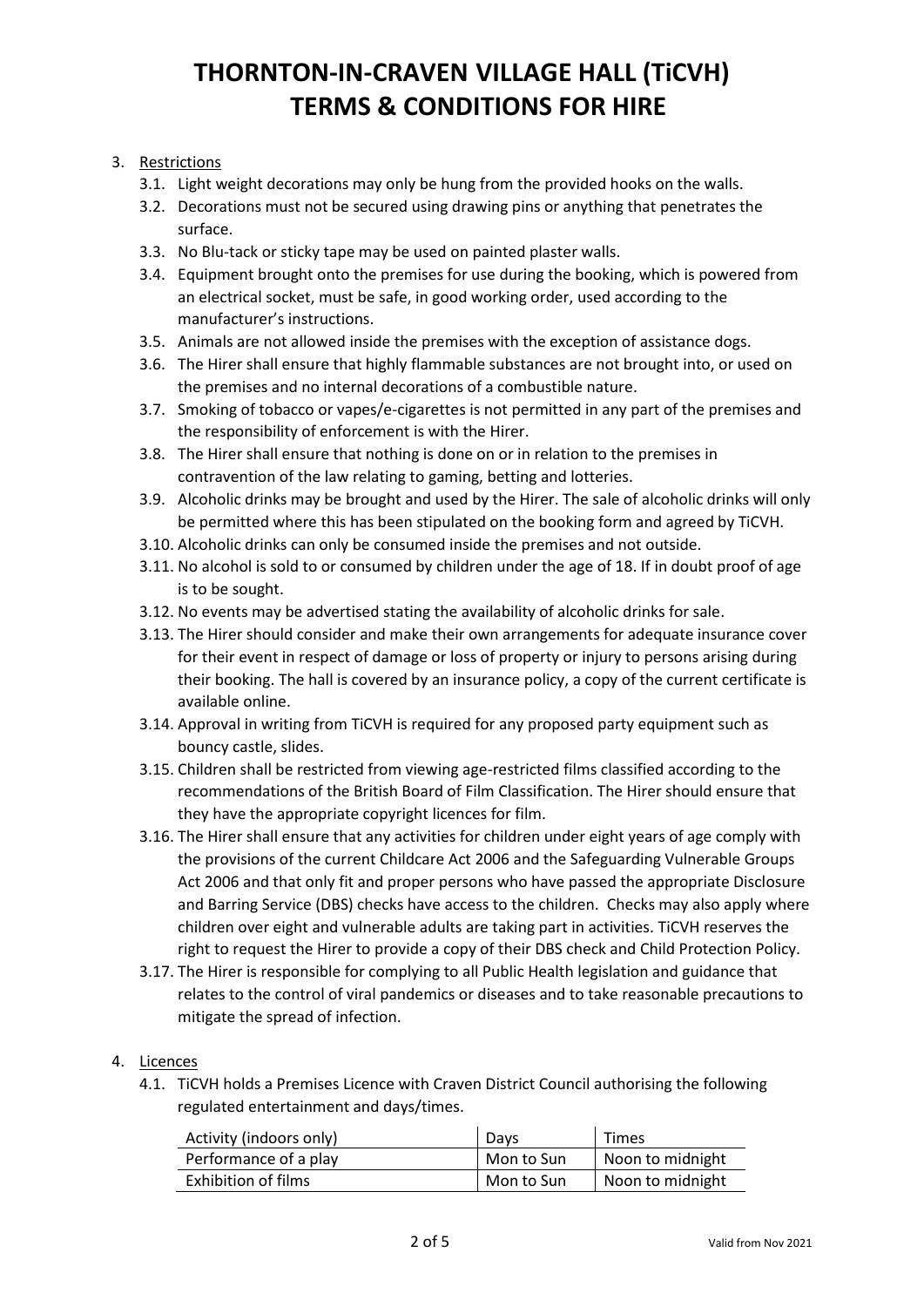| Mon to Sun   | Noon to midnight |
|--------------|------------------|
| Mon to Thurs | Noon to midnight |
| Fri & Sat    | Noon to 1:00am   |
| Sun          | Noon to midnight |
| Mon to Sun   | Noon to midnight |
| Mon to Sun   | Noon to 10:00pm  |
| Mon to Thurs | Noon to midnight |
| Fri & Sat    | Noon to 1:00am   |
| Sun          | Noon to midnight |
| Mon to Sun   | $11:00$ pm to    |
|              | 2:00am           |
| Mon to Thurs | Noon to midnight |
| Fri & Sat    | Noon to 1:00am   |
| Sun          | Noon to midnight |
|              |                  |

- 4.2. The Hirer will ensure that they comply with the start and end times of any applicable licensable activity relating to their booking, as shown above.
- 4.3. TiCVH holds a PPL PRS licence, which allows the Hirer to legally play music through the radio, TV, other digital devices and live performances.
- 4.4. TiCVH holds a TV licence.

### 5. During Hire period

- 5.1. The Hirer will be sent the key safe code and Wi-Fi password a few days before the booking.
- 5.2. A representative from TiCVH will be present at the beginning of the vent to help new Hirers.
- 5.3. The Hirer may only enter the premises at the time specified on the booking form.
- 5.4. The number of people in the premises must be monitored and cannot be greater than 130 with most people standing, which is the maximum number permitted for safe evacuation.
- 5.5. The Hirer, or authorised representative, must be present at all times during the booking and ensure that the terms and conditions are observed.
- 5.6. The Hirer must familiarise themselves and comply with the premises licence, health and safety and emergency procedures.
- 5.7. The Hirer shall not use the premises for any purpose other than that described in the booking form and shall not sub-hire or allow the premises or car park to be used for any unlawful purpose.
- 5.8. The Hirer is responsible for the conduct of all persons attending the booking and must take all steps to prevent any disorder or unruly conduct on the premises and/or curtilage.
- 5.9. All persons under the age of 18 years attending the booking shall be supervised by responsible adults.
- 5.10. The Hirer will monitor noise levels inside and outside the premises so as not to disturb local residents.
- 5.11. No exit may be blocked or impaired by any means.
- 5.12. The Hirer must ensure that any cars associated with the event are not parked in a way that obstructs public roads or on private property.
- 5.13. All external doors must be closed, as well as all windows after 10pm to prevent noise nuisance.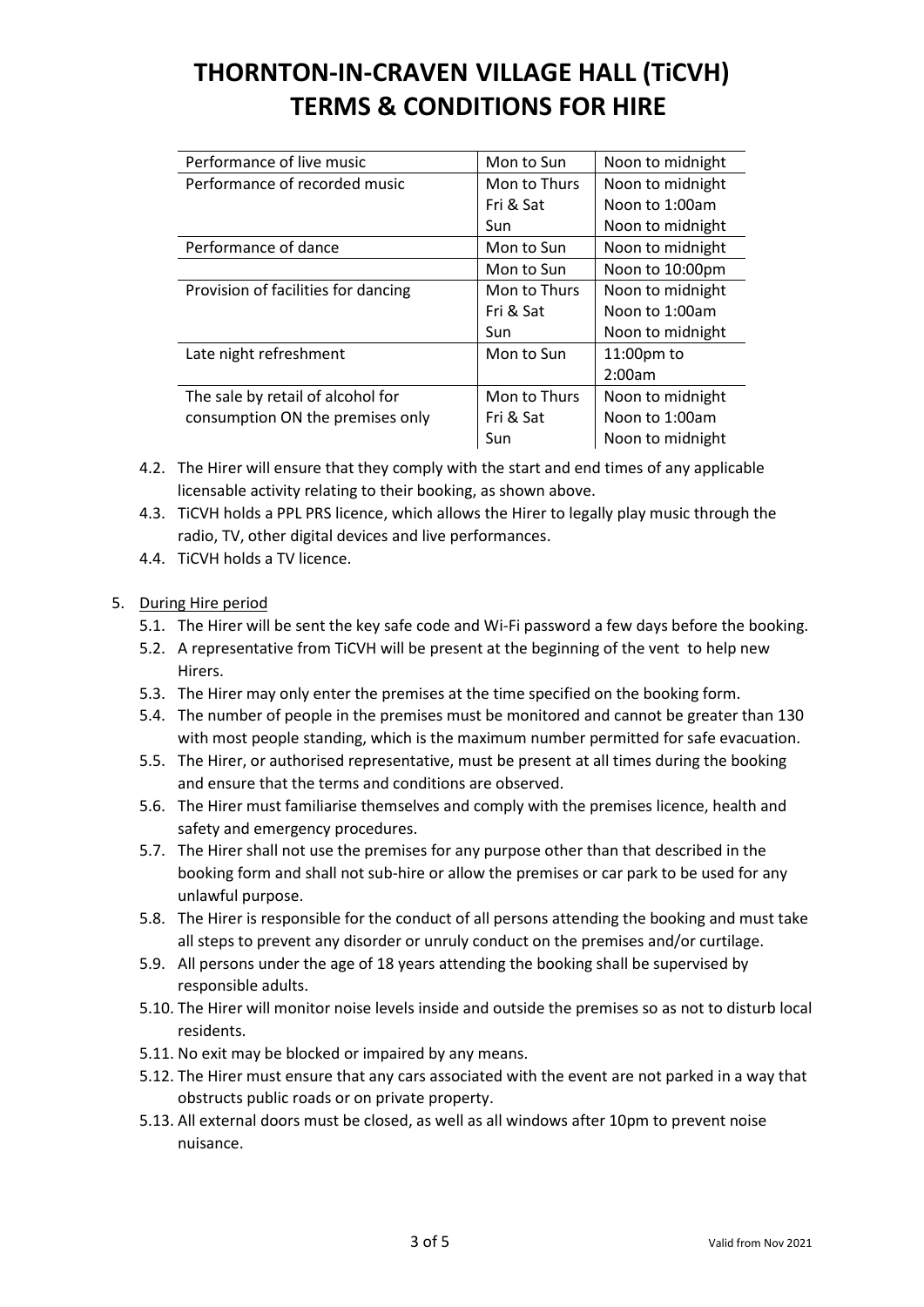- 5.14. All electrical appliances and extensions brought onto the premises for use shall be safe and in good working order.
- 5.15. No smoke machines can be used on the premises.
- 5.16. The central heating system is controlled by a thermostat located in the main hall and can be adjusted to raise or lower the room temperature. The heating on/off timer and thermostat temperature will be programmed before the booking by TiCVH.
- 5.17. The Hirer shall not to tamper with the Wi-Fi network infrastructure.
- 5.18. The Hrer may connect to the Wi-Fi and stream music through the audio system.
- 5.19. The Hirer shall not use the broadband internet service for commercial purposes.
- 5.20. The Hirer shall not use the broadband internet service to view or down load anything which may be illegal or considered offensive.
- 5.21. TiCVH reserves the right to inspect any event and request changes to be immediately made or the event stopped.

#### 6. End of Hire

- 6.1. The Hirer will vacate the premises at the time specified on the booking form.
- 6.2. The premises and curtilage must be left in a clean and tidy condition and in the same condition as at the start, using where necessary the provided vacuum cleaner, brushes and cleaning cloths.
- 6.3. Any temporary decorations and/or property belonging to the Hirer and/or their guests, must be carefully taken down and removed from the premises.
- 6.4. TiCVH cannot accept responsibility at any time for items and clothing left in the premises or curtilage.
- 6.5. Any folding tables and chairs used must be collapsed and returned to their original location, ensuring they are safely stacked.`
- 6.6. If the TV and projector have been used then they must be switched off using their remotes.
- 6.7. Any glasses and crockery used should be placed in the dishwasher, which should be set to clean before leaving. If the dishwasher is full then they should be washed by hand.
- 6.8. Used tea towels should be left out.
- 6.9. Any rubbish should be bagged and placed in the waste bins outside.
- 6.10. The waste bins must not be filled with empty glass bottles after 10pm to prevent noise.
- 6.11. All internal doors must be closed, as well as all windows.
- 6.12. Any damage or faulty equipment must be reported to TiCVH.
- 6.13. If there has been an accident on the premises during the booking then the Hirer must report it using the Accident book located behind the bar and inform TiCVH.
- 6.14. All taps, including downstairs toilets, should be checked that they are closed and not dripping.
- 6.15. All lights must be switched off in the bar area and hall, including the lights in the corridor and toilets downstairs.
- 6.16. When vacating late at night the Hirer must ensure that there is the minimum of noise.
- 6.17. The door key must be placed in the key safe and the code randomised.
- 6.18. An additional charge may be applied to recover costs when TiCVH considers that the End of Hire conditions have not been fully complied with.